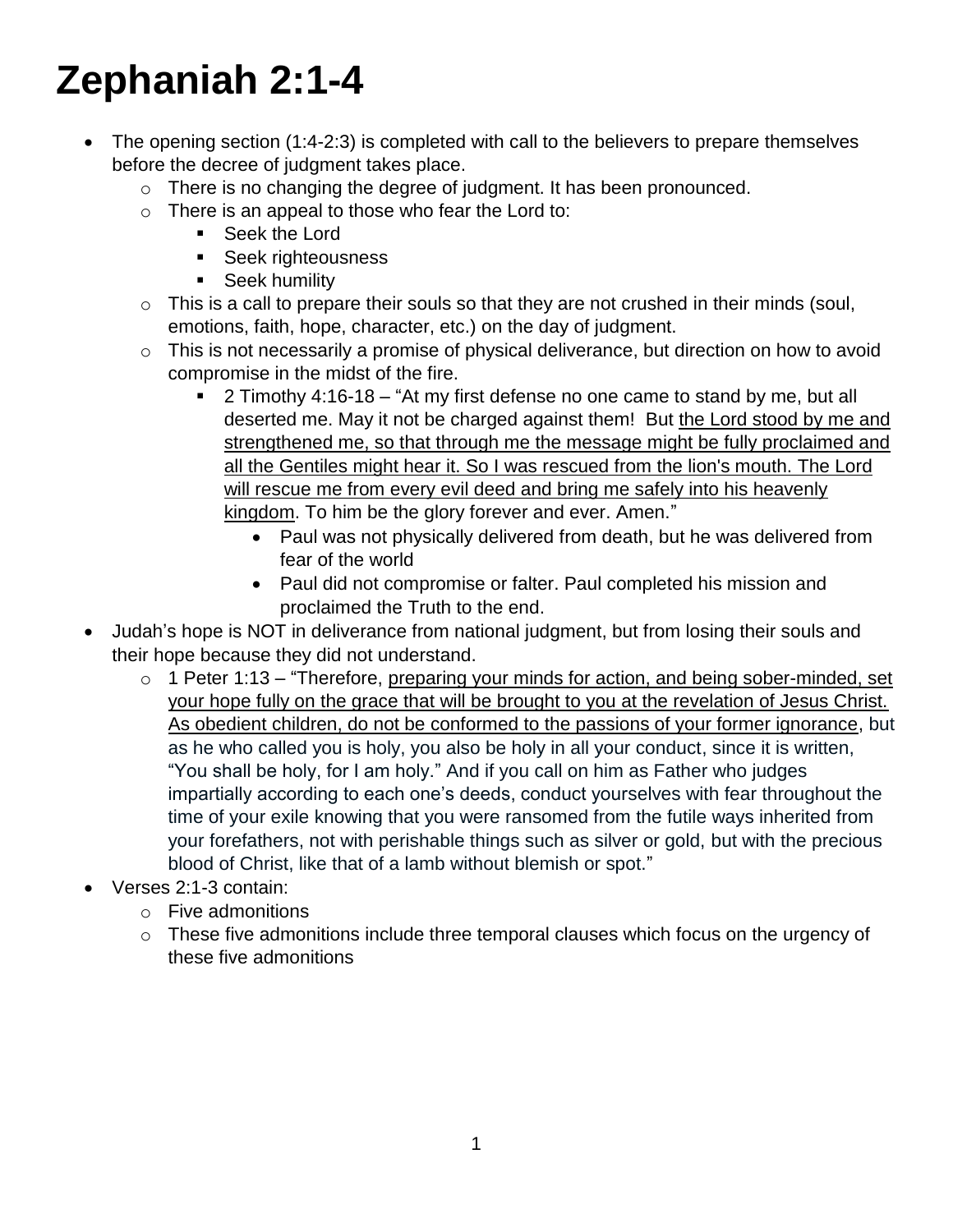## Zephaniah 2:1 – "**Gather together, yes, gather, O shameless nation**,"

| 3700 [e]                                  | 3808 [e]   | 1471 [e]   | 7197 [e]                | 7197 [e]                   |
|-------------------------------------------|------------|------------|-------------------------|----------------------------|
| $nik \cdot \overline{a}$ $\overline{p}$ . | lō         | hag∙gō∙w   | wā·qō·wōš·šū;           | hi <u>t</u> ∙qō∙wō∙šə∙šū   |
| ּנִכְסֶף:                                 | $\aleph$ ל | ַ הַגְּוִי | ג וַקֵוֹשׁוּ            | 1 הֶתְקוֹשָׁשָׁוּ          |
| undesirable                               | not        | nation     | and yes gather together | Gather yourselves together |
| V-Nifal-Perf-3ms                          | Adv-NegPrt | $Art N-ms$ | Conj-w   V-Qal-Imp-mp   | V-Hitpael-Imp-mp           |

- 1. This verse is calling the nation shameless and commanding them to gather together like stubble to be burned. Yet, in verse three the humble stubble is admonished to prepare themselves.
- 2. Zephaniah calls the nation, or, at least the believers, to a national assembly to get their minds focused on the Lord before the decreed judgment is to begin.
- 3. Zephaniah is appealing to the faithful remnant of Judah
- 4. "gather together" uses the verb *qasas* which refers to gathering stubble or sticks for burning
	- a. As in 1 Kings 17:10, 12 "So he went to Zarephath. When he came to the town gate, a widow was there gathering sticks... "As surely as the Lord your God lives," she replied, "I don't have any bread—only a handful of flour in a jar and a little olive oil in a jug. I am gathering a few sticks to take home and make a meal for myself and my son, that we may eat it—and die."

## 2:2 – "**before the decree takes effect — before the day passes away like chaff — before there comes upon you the burning anger of the Lord, before there comes upon you the day of the anger of the Lord**."

| 5921 [e]<br>'ă·lê·kem, | 935 [e]<br>$y\bar{a}\cdot b\bar{b}\cdot w$ | 3808 [e]<br>lō-                | 2962 [e]<br>be te rem |          | 3117 [e]<br>$V\bar{O}$ $Wm$ ; | 5674 [e]<br>'ā·bar          | 4671 [e]<br>kə·mōs | 2706 [e]<br>hōq,             |                                   | 3205 [e]<br>le∙det | 2962 [e]<br>be∙te∙rem        |
|------------------------|--------------------------------------------|--------------------------------|-----------------------|----------|-------------------------------|-----------------------------|--------------------|------------------------------|-----------------------------------|--------------------|------------------------------|
| עֲלֵיכָם<br>upon you   | יבוא<br>comes                              | לא־<br>not                     | בטרם ו                |          | יוֹם<br>Before [Or] the day   | עֶבַר<br>passes             | כְּמָ֫ץ            | וזק<br>like chaff the decree | is issued                         | לֱדֶת              | 2 בִּטֶׂרֵם<br><b>Before</b> |
|                        | Prep   2mp V-Qal-Imperf-3ms                | Adv-NegPrt                     | Prep-b   Adv          |          |                               | N-ms V-Qal-Perf-3ms         | Prep-k   N-ms      | N-ms                         |                                   | V-Qal-Inf          | Prep-b   Adv                 |
|                        | 3068 [e]<br>Yah weh.                       |                                | 639 [e]<br>'ap-       | 3117 [e] | 5921 [e]<br>yō·wm 'ă·lê·kem,  | 935 [e]<br>yā·bō·w          | 3808 [e]<br>lō-    | 2962 [e]<br>be∙te∙rem        | 3068 [e]<br>Yah weh,              | 639 [e]<br>'ар-    | 2740 [e]<br>hă·rō·wn         |
|                        | יִהוֶה:                                    |                                | אף־                   | יִוֹם    | עֲלֵיכֶם                      | יָבְוֹא                     | לא־                | בּטֶרַם                      | יהוה                              | אף־                | חֲרוֹן                       |
|                        |                                            | of Yahweh of the anger the day |                       |          | upon you                      | comes                       | not                |                              | Before of Yahweh anger the fierce |                    |                              |
|                        | N-proper-ms                                |                                | N-msc                 | N-msc    |                               | Prep   2mp V-Qal-Imperf-3ms | Adv-NegPrt         | Prep-b   Adv                 | N-proper-ms                       | N-msc              | N-msc                        |

- 1. "Decree" is *choq* meaning "something prescribed, something owed or a statute."
- 2. The Lord is going to collect the debt that is owed. This is an absolute certain event. Judgment is not avoidable.
- 3. Notice the people are to "gather" like stubble and the "decree" will "pass like chaff" and will be "the burning anger of the Lord."

2:3 – "**Seek the Lord, all you humble of the land, who do his just commands; seek righteousness; seek humility; perhaps you may be hidden on the day of the anger of the Lord**."